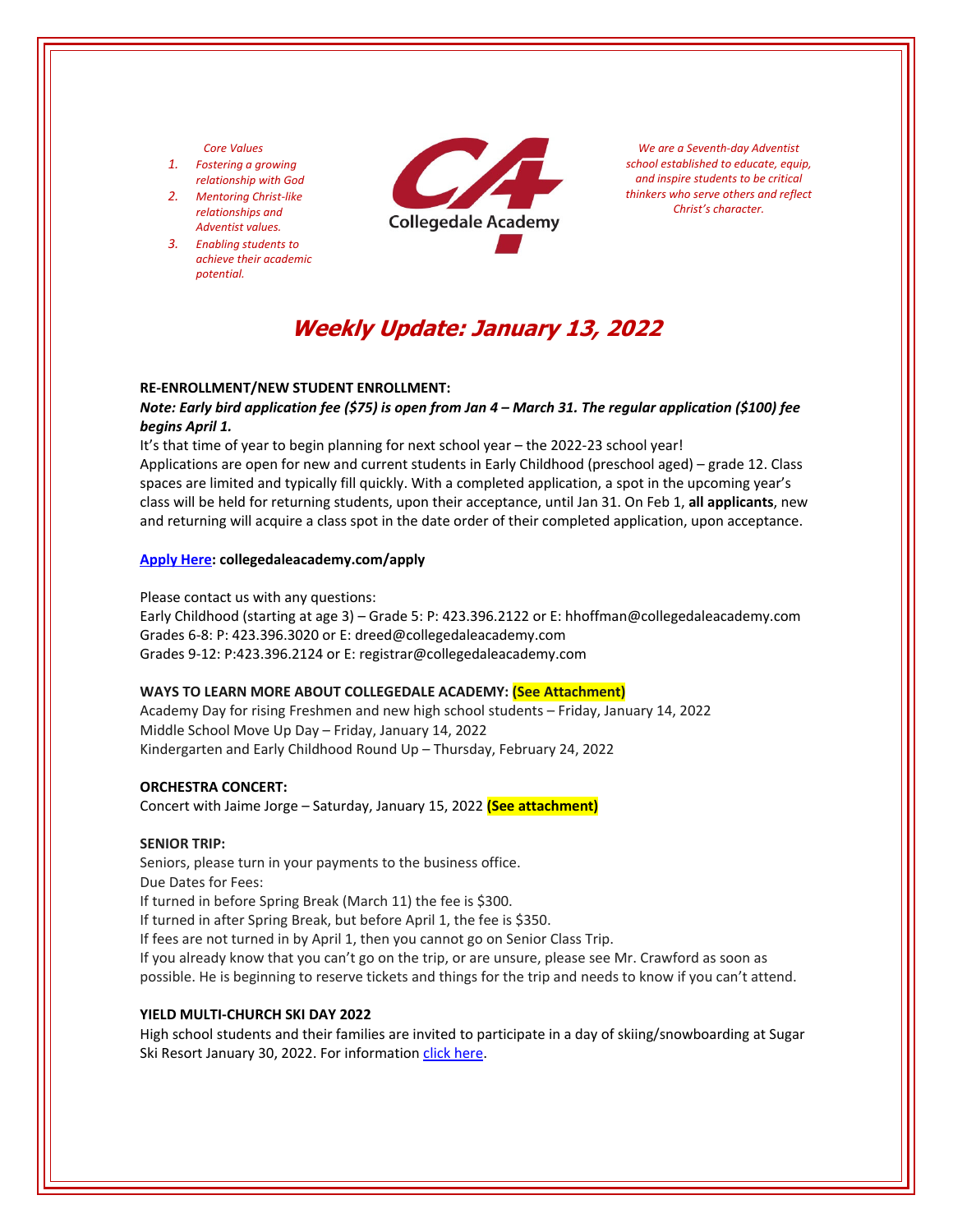# **WOMENS MINISTRY: (See attachment)**

Inspirational Event for Women – February 25 and 26, 2022 Music by Joey and Matt Tolbert – Guest Speaker Heather Quintana

**ACT REGISTRATION:** February (Juniors Only), and April testing at CA ACT test dates and sign-up directions: Click [here.](https://www.act.org/)

February is for juniors to test and be reimbursed for the multiple‐choice portion.

- **Senior English**: Juniors wishing to take dual enrollment Composition 101/102 their senior year must earn a 23 on the multiple-choice English test and all 7's or better on the four writing scores. The writing test is required. The benchmark is high due to omitting English IV completely.
- **Senior Math**: Dual Enrollment Statistics and Pre‐Calculus require a 19 or better on the mathematics test.

# **INCLEMENT WEATHER**

If school will not convene because of inclement weather, an announcement will be made on local TV channels affiliates of NBC, ABC, CBS, and our website, www.collegedaleacademy.com. In addition to the PowerAnnouncement emails/robo‐calls and texts. Collegedale Academy DOES NOT AUTOMATICALLY follow Hamilton County school closings or delays. If C.A. is involved in an emergency (such as a tornado warning), students will be held in assigned locations until the warning expires.

*Parents always have the discretion to keep students at home if they believe weather conditions are too hazardous. Please contact C.A. to excuse your student's absence that day.*

# **JOSTENS ORDERS – SENIOR PARENTS**

If you need to order something for graduation (announcements/invitations), please do so via the website: [www.Jostens.com](https://www.jostens.com/) and enter Collegedale Academy when it asks for the school. (Do not order a cap/gown online, the school has placed that order) You may also contact Jostens in Dalton, GA at 706‐226‐4446.

## **LUNCH MENU:**

- Mondays/Freshmen: Chick Patty & Grillers
- Tuesdays/Juniors: Haystacks
- Wednesdays/Sophomores: Special K Loaf
- Thursdays/Seniors: Baked Ziti
- Fridays/CA Organizations: Pizza by the slice or box, Students wanting to reserve a lunch for the day. Please Mr. Baldwin to pick up a ticket.

## **JOIN THE CA (HIGH) PRAYING PARENTS**

Our community believes in the power of prayer and specifically takes time out each week to collectively pray for the students at Collegedale Academy. All parents are encouraged to come and pray for the high school students each week on Thursdays starting at 8am. Currently the group is meeting in the Fifties Diner. For more information, please contact the group's volunteer leader Ingrid Moon ‐ 719‐480‐2146.

## **POWERSCHOOL—**see your student's grades/attendance any time!

**https://ca-[net.powerschool.com](https://ca-net.powerschool.com/public/)** is the url for the PowerSchool log in. Parents, please remember to use your PowerSchool login and password connecting your student(s) to your account with your parent access codes for each student. Parents may change their usernames/passwords. Under email notifications, you select how often you wish to receive email notifications and how detailed the grade and attendance reports will be.

**MOBILE APP:** if grades are not showing, try uninstalling and re‐installing the app on your phone. The district code is WXBH. Don't yet have the mobile app? Go to your app store and look for PowerSchool Mobile with this logo. Make sure to get the dark background.

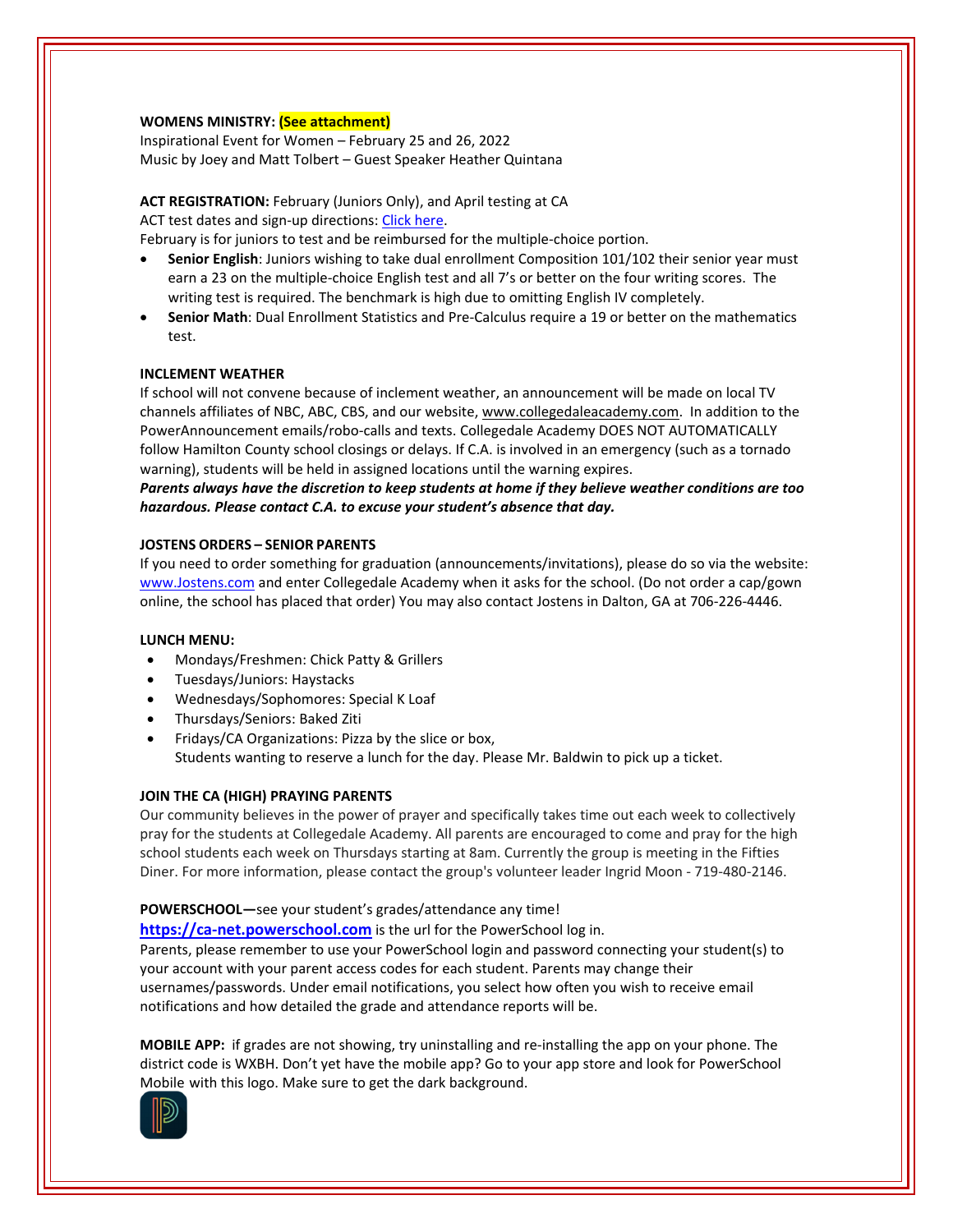*HELPFUL LINKS: many are found under "Forms & Information" in the high school section.*

- **1.** Bell Schedule Click [Here](https://www.collegedaleacademy.com/wp-content/uploads/2018/08/Bell-Schedule.pdf)
- **2.** Faculty Contact List: names, numbers, emails, what they teach/do. [Click](https://www.collegedaleacademy.com/wp-content/uploads/2021/08/faculty-only-2021-2022.pdf) here
- **3.** 2021‐2022 calendar, go to [collegedaleacademy.com](https://www.collegedaleacademy.com/calendars/)
- **4.** The Student Handbook is located at collegedaleacademy.com
- **5.** The *Echolier*: [caecholier.com](https://caecholier.com/)
- **6.** CA Library: CA HS [library](https://southernuniongcc.mlasolutions.com/m5/catalog/(S(syc5wvkivn1bsbiilonqprm5))/default.aspx?installation=CDA) site
- **7.** Academic Excellence Policy: Click [Here](https://www.collegedaleacademy.com/wp-content/uploads/2018/08/Academic-Excellence-Policy.pdf)
- **8.** ACT test dates: Practice for the ACT via CA Library site. Test is offered Sept., Dec., and April each year. Link: Click [Here](https://www.act.org/)
- **9.** College Admissions and HOPE Scholarship requirements click [here](https://www.collegedaleacademy.com/wp-content/uploads/2019/08/TSAC-Scholarship-Info.pdf)
- 10. Hope Scholarship (TSAC) Link: Click [here](https://www.tn.gov/collegepays/money-for-college/tn-education-lottery-programs/tennessee-hope-scholarship.html)
- 11. TNPromise (TSAC) Link: Click [Here](https://www.tn.gov/tnpromise.html)
- 12. Pre-Arranged Absence Form click [here](https://www.collegedaleacademy.com/wp-content/uploads/2016/11/Class-Absence-Request-Form-May-2017.pdf)
- **13.** Rescheduling Exams: please refer to page 30 of the Student Handbook
- **14.** Community Service (suspended until further notice)
- **15.** Leadership Team Petition Form: for organizational and individual requests [here](https://www.collegedaleacademy.com/wp-content/uploads/2019/08/Leadership-Petition-SSch.pdf)
- **16.** Transcript Release: send a C.A. transcript to another location. Click [here](https://collegedaleacademy.wufoo.com/forms/q1bmc4gg10gftjs/)
- **17.** Field Trip/Activity Permission Form. Click [here](https://www.collegedaleacademy.com/wp-content/uploads/2018/08/Field-Trip-form.pdf)
- **18.** New Drivers: please see the Student Handbook for attendance paperwork required for Learners' Permits.
- 19. Student Accident Insurance Policy click [here.](https://adventistrisk.org/en-us/insurance/nad/k-12-student-accident)

# **UPCOMING ACTIVITIES**

- Jan. 14, Academy Day
- Jan. 15‐16, MLK, Jr. Basketball Tournament
- Jan. 15, Choir Performance
- Jan. 15, Opus @Collegedale Connect
- Jan. 15, Strings/Chamber Orchestra afternoon Performance
- Jan. 17, MLK Day **NO SCHOOL**
- Jan. 18, CA Basketball vs. Boyd
- Jan. 20, CA Basketball vs. Silverdale
- Jan. 21, CA Basketball vs. St. Andrews
- Jan. 25, CA Basketball vs. Notre Dame
- Feb. 1, CA Basketball vs. Grace
- Feb. 1, CA Finance & Board
- Feb. 2, Blood Assurance
- Feb. 4, YIELD Vespers
- Feb. 5, Chamber Orchestra Evensong Vespers
- Feb. 5, Choral Union @Battlefield Community SDA Church
- Feb. 5, Class Basketball Games
- Feb. 7, District Basketball Girls Varsity
- Feb. 8, Orchestra @Zan Young Fundraiser
- Feb. 9‐12, CA Orchestra and Bands @SAU Music Workshop
- Feb. 11, ACT (Juniors Only) **NO SCHOOL**
- Feb. 12, District Basketball Boys & Girls
- Feb. 13, Band Super Bowl Party @Lindquist
- Feb. 21, Presidents' Day **NO SCHOOL**
- Feb. 26, Concert Band @Church Worship Service
- Feb. 26, Talent Show
- Feb. 27, Opus & Chamber Orchestra @1<sup>st</sup> Cumberland Presbyterian Church
- Feb. 28‐Mar. 4, Week of Prayer